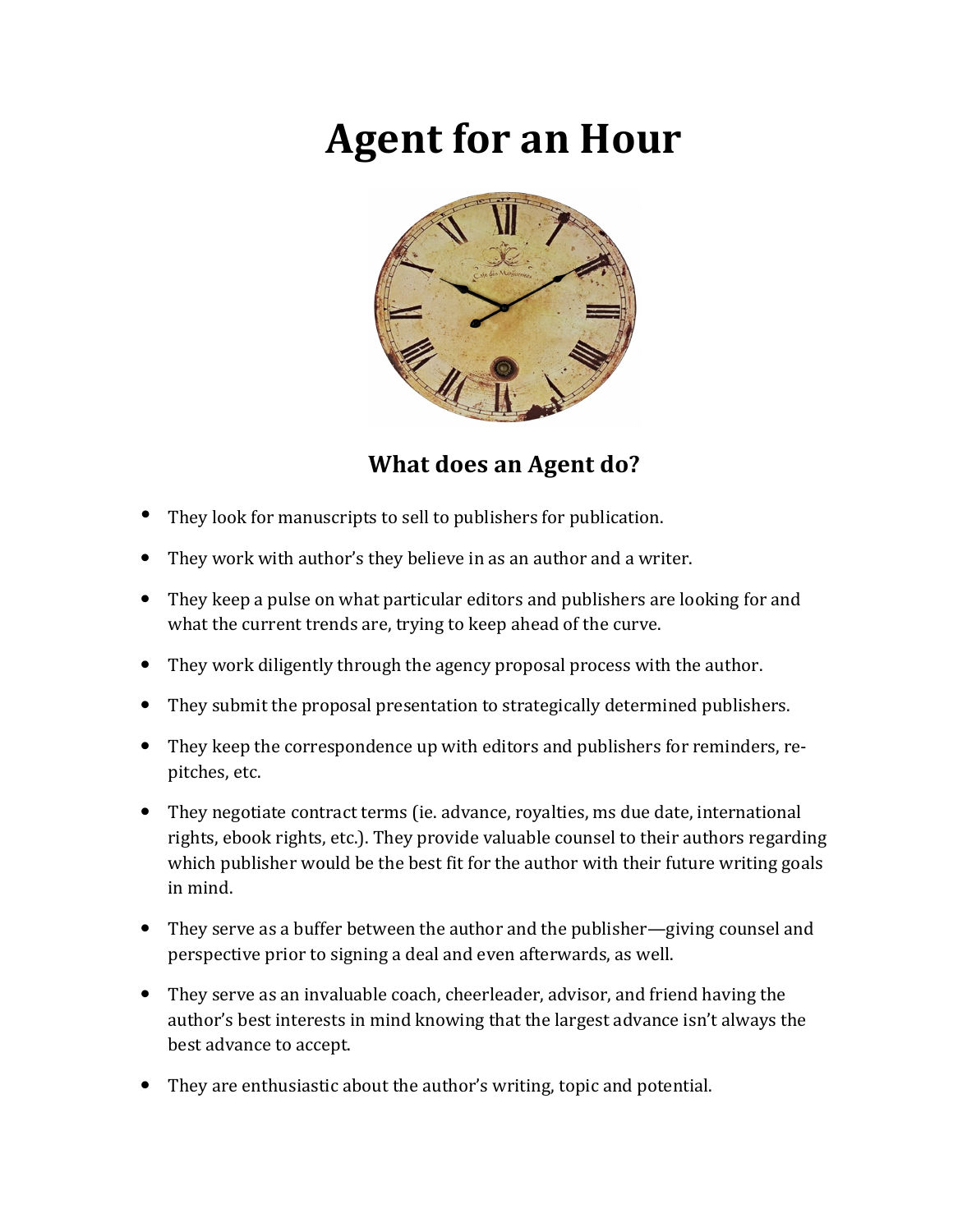- They offer constructive critique to improve their work
- While accessing a manuscript for possible representation, an agent will make strategic business decisions and ask themselves questions such as:
- a) Does this book have a big enough audience to support a publishing contract? Will it survive in the marketplace?
- b) What does my past experience tell me about this topic and how it is being handled?
- c) Is this book compatible with the current trends?
- d) What is my gut instinct telling me?
- e) Does the author bring something fresh and unusual to the topic?

# **The Purpose of the Submitted Proposal for an Agent**

- First impressions are critical: What does it say to the agent about the author?
- Is the cover letter pleasant and brief? Is this the type of person the agent wants to work with?
- Are they sending what is required? Are they following instructions?
- It shows how an author is able to organize and articulate their content (this will show an agent how the author works. (Diligently? Carefully? Articulately?)
- Is the topic something the agent can connect with? (Every agent is different!)
- $\bullet$  Is the author knowledgeable?
- Is the agent willing to work for six months  $w/o$  pay to commit to this project?
- What is the agents load currently?
- What stands out and is making the agent look twice?
- Is the idea captivating?
- $\bullet$  Is the writing captivating?
- Is their influence captivating?

# **The Three C's**

- Concept: How captivating is the concept? Is there a felt need in the market?
- Craft: How well is it written? How well are the sentences crafted? How well is the concept articulated? How well is it edited?
- **Crowd:** Social media platform, endorsements, circle of influence—growing, stagnant, non-existent?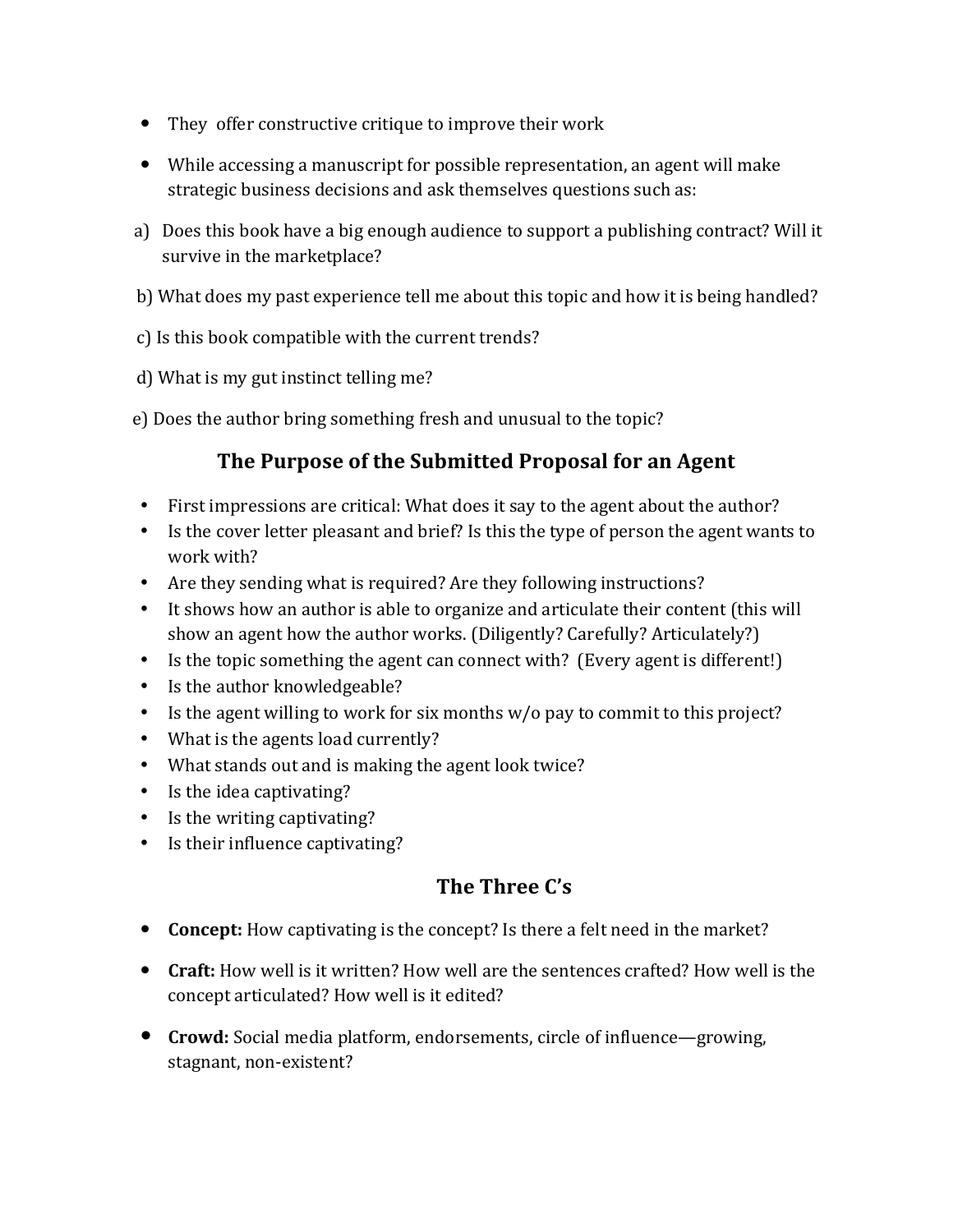# **When an Agent Takes an Interest**

- Requests the full manuscript or additional chapters
- $\bullet$  Follows up with a phone call to chat personally
- An Agent's usual questions (among many!) :

1) Are you willing to take the time to expand your platform?

- 2) Are you open to revisions before pitching?
- 3) Are you willing to change the title?

# **What does an Agent look for in a Proposal?**

**Title:** A title is a *key sales tool*. You will be looking for a short and catchy lead title, paired with a more descriptive subtitle.

#### **VIEW SAMPLES ON POWERPOINT**

**Intro Letter:** The intro letter is the first impression you will have of the author. You will learn many things just from an author's intro letter.

You will be able to pick up the feel for an author's style, writing abilities, whether they are humble, quirky, confident, bluffing, etc.

How the intro letter is composed can make the difference between you deleting the proposal and you willing to take a second look.

### **VIEW SAMPLES ON POWERPOINT**

**Overview:** This is, undoubtedly, one of the most important sections of the entire proposal. The *Overview* will be your first introduction to the author's writing abilities. You will be looking for how well they can enthusiastically articulate the passion and vision of their book. This section will be one of the most intensely scrutinized sections in the entire proposal.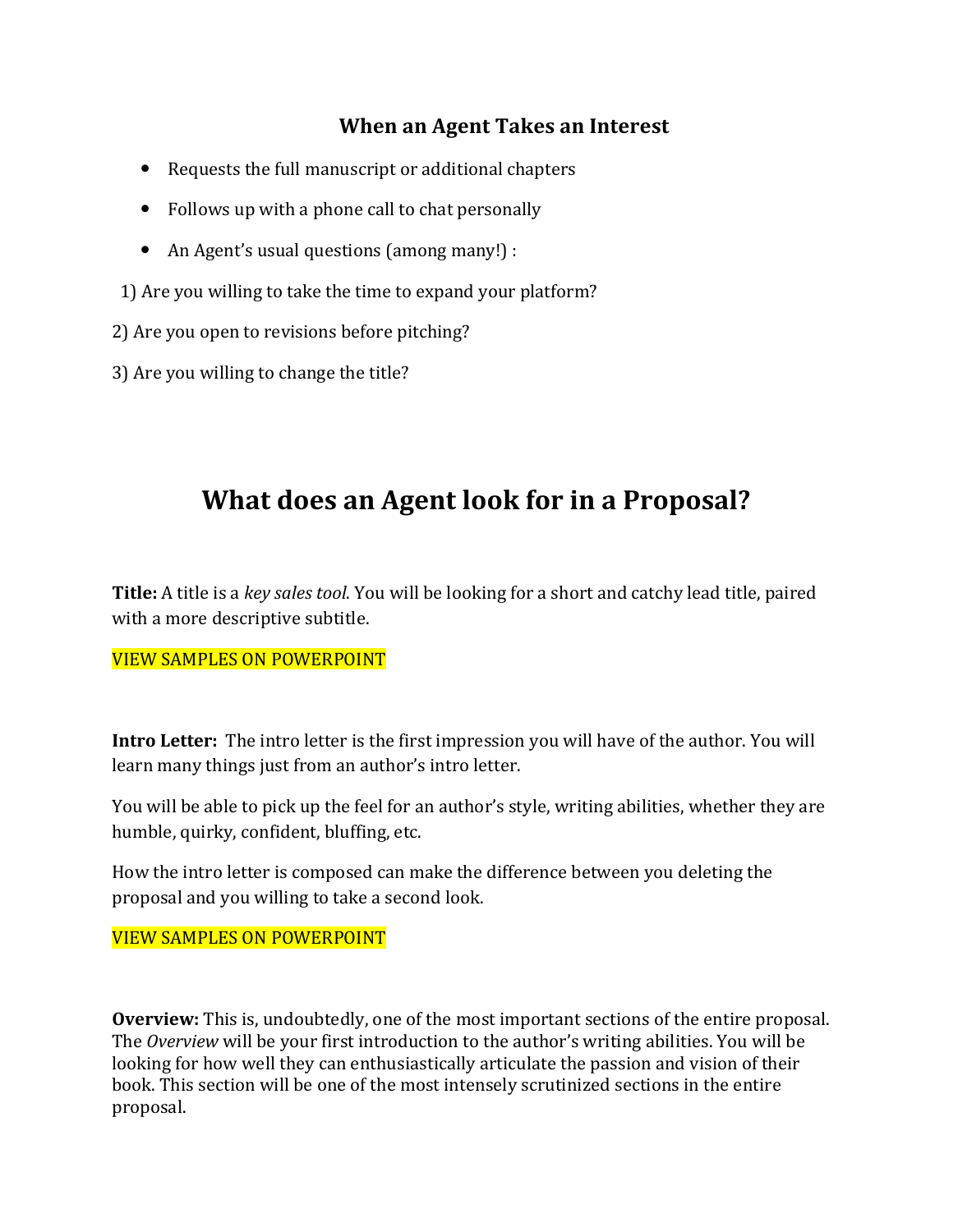## VIEW ADDITIONAL GUIDANCE ON POWERPOINT

**Table of Contents:** The chapter titles in a Table of Contents are a key part of a book's sales strategy. You will skim the TOC first to decide if you think the book looks interesting enough to read. For this reason, it is important that you see chapter titles that are concise, compelling and parallel with each other in length and tone.

#### VIEW SAMPLES ON POWERPOINT

**Chapter Summaries:** In this section, you should see each chapter title listed and 2-4 sentences *briefly* describing the content of each chapter. You will be looking for clarity, articulation, passion and well constructed sentences.

#### **VIEW SAMPLES ON POWERPOINT**

#### **Comparable Works:**

- You know that demonstrating familiarity with the market competition is an author's important responsibility.
- You are looking for the author to show you how the book is unique within their specific market. Or, if it is a subject already well written about, look for what the author is bringing to the conversation that is new and fresh?

#### VIEW SAMPLES ON POWERPOINT

**Target Market:** You are looking for the author to explicitly describe their particular audience(s). You know that this is not for the purpose of *eliminating* any market, but an attempt to identify a *specific* market for the purpose of placing their book in a particular market segment.

You will look for it to be organized and under at least two headings: *Primary Audience, Secondary Audience.*

#### • **Primary Audience:**

The primary audience should be very specific. The goal isn't for the author to try and include everyone who might enjoy or be interested in reading their book, but to create a picture of their *ideal reader.*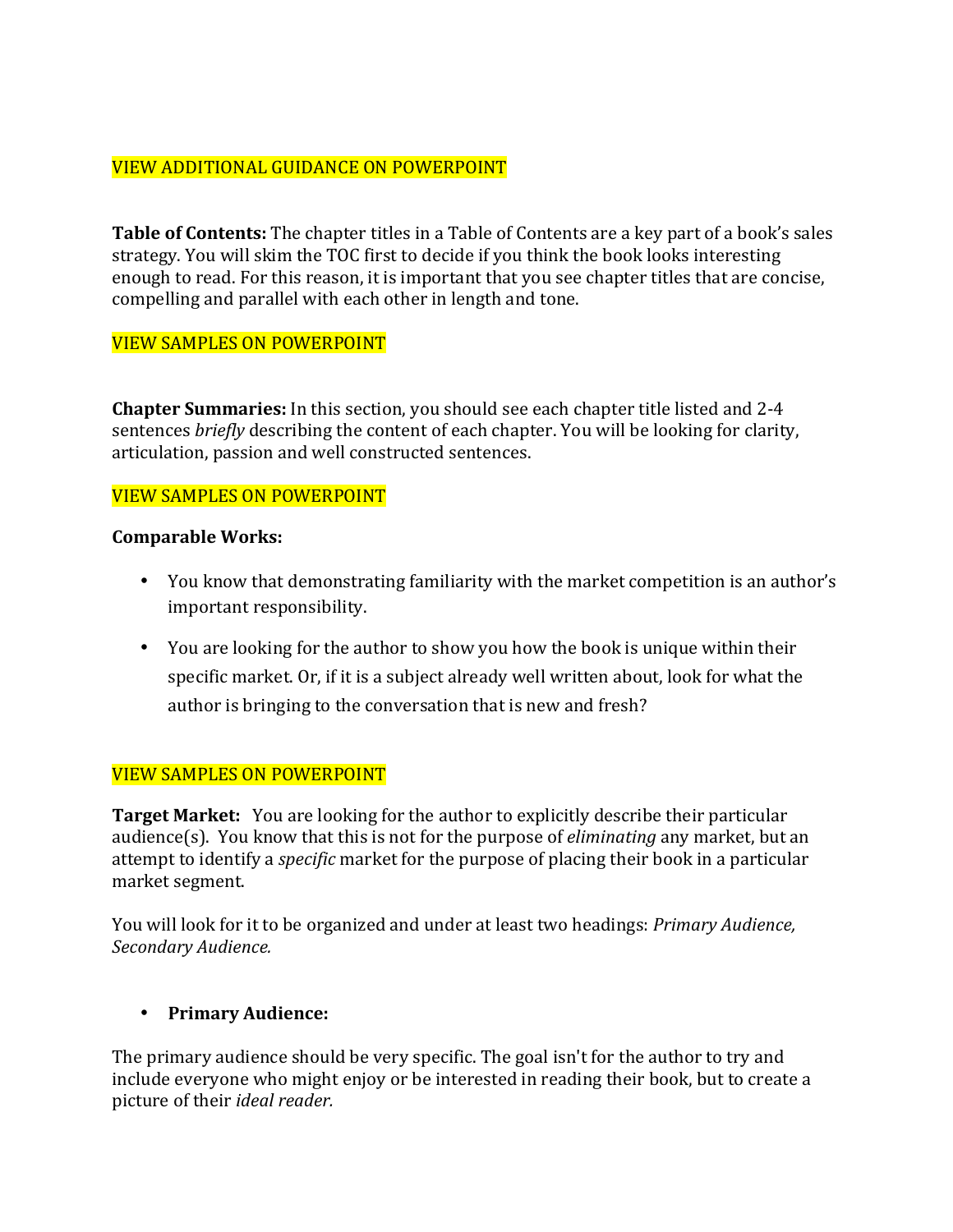#### • **Secondary Audience:**

If the author has identified their *primary audience*, the *secondary audience* can be more general. It is through the primary audience that the secondary audience will be exposed to the book. Look for this connection.

#### VIEW SAMPLES ON POWERPOINT

**Platform:** You know this is one of the most important sections in the proposal and you will be looking for an author who is engaged with his/her audience in various ways and shows a determination of doing more. How this information is presented, to you, can be just as important as *what* is presented. 

#### NO POWERPOINT EXAMPLE

**Biography:** This is the section where you will get better acquainted, personally, with the author. You are looking for a *brief* paragraph which includes relevant information that shows how the author's life experiences have prepared them to write this book—and why they are the best person to write it! 

The author should list their experiences and/or credentials that qualify them to speak about this subject in a meaningful and unique way. This is not, however, the place for you to hear the author's entire life story or the story of their conversion.

#### VIEW SAMPLES ON POWERPOINT

#### **Writing Sample**

#### VIEW SAMPLES ON POWERPOINT

#### **Format and Deliverables:**

- 1. Is the manuscript finished? Completion date?
- 2. Word count?
- 3. Auxiliary product?

#### **Conclusion:**

An agent is looking for:

- Something unique/a new twist/a different angle/a fresh voice
- A well executed proposal
- Articulate, succinct and brief content confidently presented
- "Scanable" information (bulletin points, etc.)